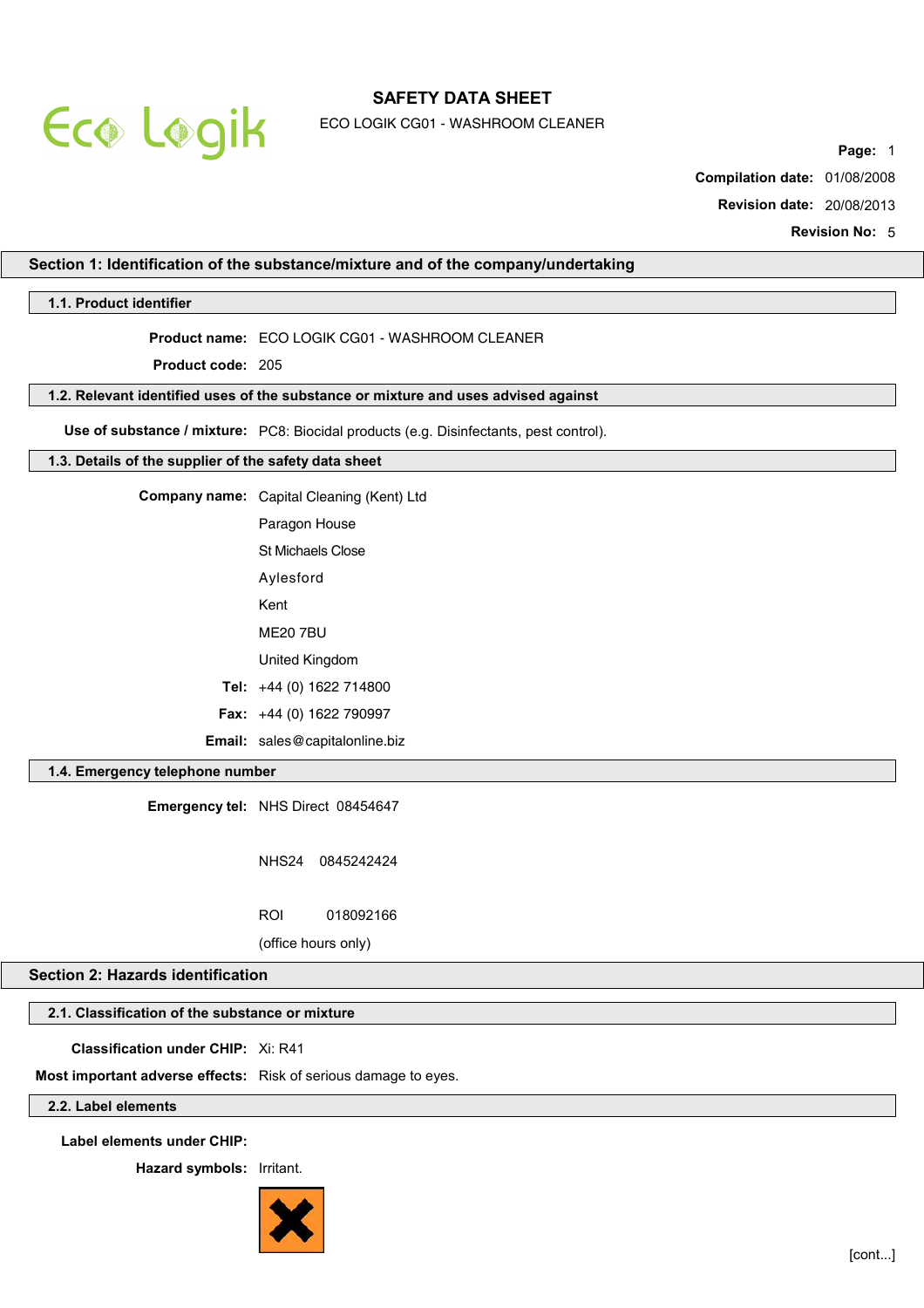## ECO LOGIK CG01 - WASHROOM CLEANER

| <b>Risk phrases:</b> R41: Risk of serious damage to eyes.                                                    |  |  |  |
|--------------------------------------------------------------------------------------------------------------|--|--|--|
| <b>Safety phrases:</b> S2: Keep out of the reach of children.                                                |  |  |  |
| S25: Avoid contact with eyes.                                                                                |  |  |  |
| S26: In case of contact with eyes, rinse immediately with plenty of water and seek medical                   |  |  |  |
| advice.                                                                                                      |  |  |  |
| <b>Precautionary phrases:</b> Use biocides safely. Always read the label and product information before use. |  |  |  |
| Contains limonene ( citrus dulcis ), hexyl cinnamic aldehyde. May produce an allergic                        |  |  |  |
| reaction.                                                                                                    |  |  |  |
|                                                                                                              |  |  |  |

**2.3. Other hazards**

**PBT:** This product is not identified as a PBT substance.

## **Section 3: Composition/information on ingredients**

# **3.2. Mixtures**

## **Hazardous ingredients:**

## C 12/15 (MEAN VALUE C<14)A.>6-9 EO (DID 28)

| <b>EINECS</b>  | CAS       | CHIP Classification | <b>CLP Classification</b>                         | Percent |
|----------------|-----------|---------------------|---------------------------------------------------|---------|
| <b>POLYMER</b> | 9043-30-5 | Xn: R22: Xi: R41    | <sup>∣</sup> Eve Dam. 1: H318; Acute Tox. 4: H302 | $-10%$  |

### ALCOHOLS, C12-C14, ETHOXYLATED

| <b>POLYMER</b> | 68439-50-9 | Xi: R41: N: R50 | Aquatic Acute 1: H400; Eye Dam. 1: | -10% |
|----------------|------------|-----------------|------------------------------------|------|
|                |            |                 | H318                               |      |

## QUATERNARY AMMONIUM COMPOUNDS, BENZYL-C8-18-ALKYLDIMETHYL, CHLORIDES

| 264-151-6 | 63449-41-2 | Xn: R21/22: C: R34: N: R50 | Acute Tox. 4: H312; Acute Tox. 4: H302; | $1 - 10\%$ |
|-----------|------------|----------------------------|-----------------------------------------|------------|
|           |            |                            | Skin Corr. 1B: H314; Aguatic Acute 1:   |            |
|           |            |                            | H400                                    |            |

## SULPHAMIC ACID

| 226-218-8 | 5329-14-6 | Xi: R36/38: -: R52/53 | Eye Irrit. 2: H319; Skin Irrit. 2: H315; | ำ% |
|-----------|-----------|-----------------------|------------------------------------------|----|
|           |           |                       | Aquatic Chronic 3: H412                  |    |

## LIMONENE ( CITRUS DULCIS )

| 232-433-8 | 8028-48-6 | -: R10; Xn: R65; Xi: R38; Sens.: | Flam. Lig. 3: H226; Aguatic Acute 1:       | $1\%$ |
|-----------|-----------|----------------------------------|--------------------------------------------|-------|
|           |           | R43: N: R50/53: Xn: R65          | H400; Aquatic Chronic 1: H410; Skin Irrit. |       |
|           |           |                                  | 2: H315; Skin Sens. 1: H317; Asp. Tox.     |       |
|           |           |                                  | 1: $H304$                                  |       |

# **Section 4: First aid measures**

### **4.1. Description of first aid measures**

| <b>Skin contact:</b> Remove all contaminated clothes and footwear immediately unless stuck to skin. Wash |
|----------------------------------------------------------------------------------------------------------|
| immediately with plenty of soap and water.                                                               |
| <b>Eye contact:</b> Bathe the eye with running water for 15 minutes. Transfer to hospital for specialist |
| examination.                                                                                             |

**Page:** 2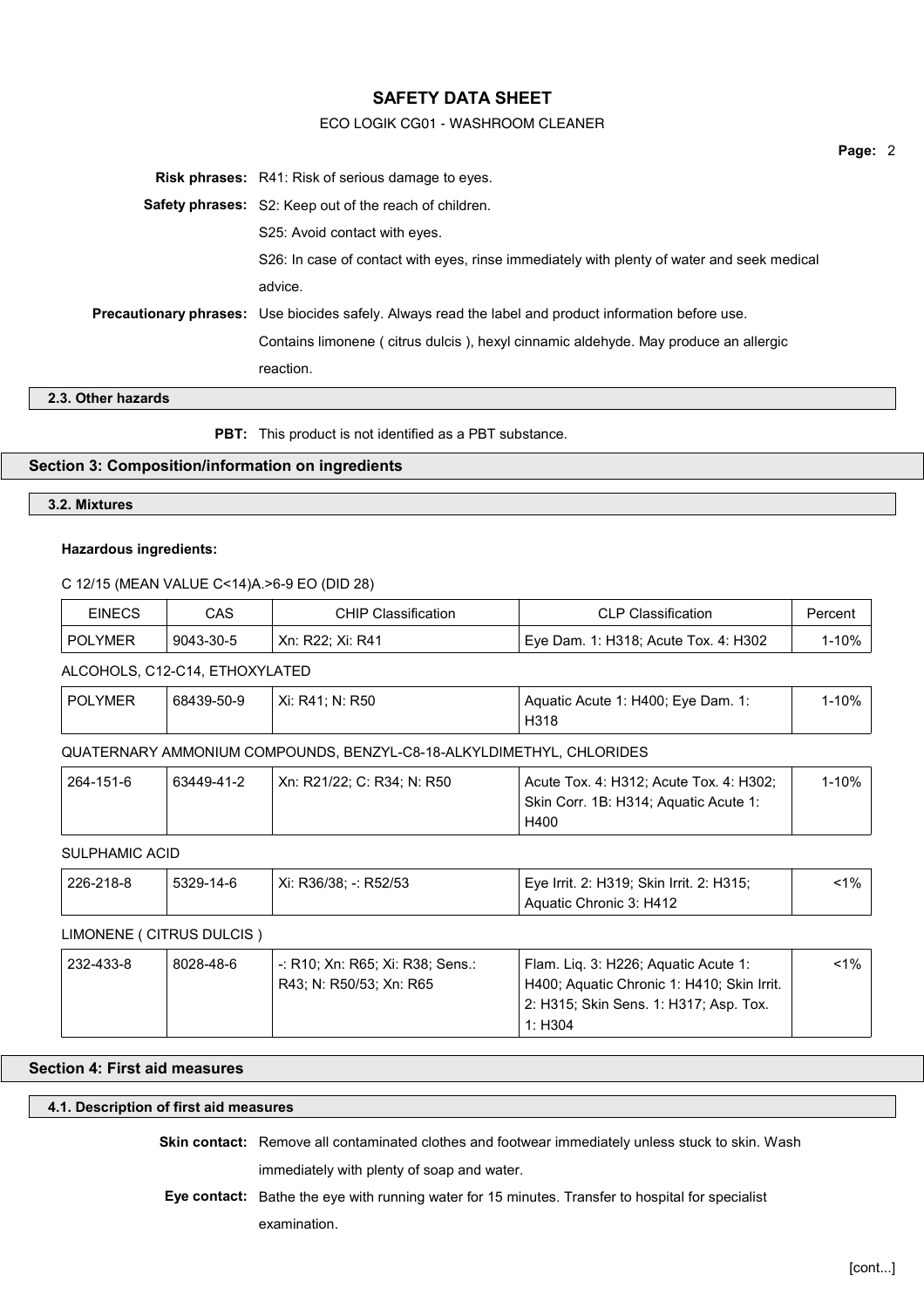## ECO LOGIK CG01 - WASHROOM CLEANER

**Page:** 3

**Ingestion:** Wash out mouth with water. Do not induce vomiting. If conscious, give half a litre of water to drink immediately. Transfer to hospital as soon as possible.

**Inhalation:** Transfer to hospital as soon as possible.

# **4.2. Most important symptoms and effects, both acute and delayed**

**Skin contact:** There may be irritation and redness at the site of contact.

**Eye contact:** There may be pain and redness. The eyes may water profusely. There may be severe pain. The vision may become blurred. May cause permanent damage.

**Ingestion:** There may be soreness and redness of the mouth and throat. Nausea and stomach pain may occur.

**Inhalation:** There may be irritation of the throat with a feeling of tightness in the chest.

**Delayed / immediate effects:** Immediate effects can be expected after short-term exposure.

#### **4.3. Indication of any immediate medical attention and special treatment needed**

**Immediate / special treatment:** Eye bathing equipment should be available on the premises.

## **Section 5: Fire-fighting measures**

**5.1. Extinguishing media**

**Extinguishing media:** Suitable extinguishing media for the surrounding fire should be used. Use water spray to cool containers.

#### **5.2. Special hazards arising from the substance or mixture**

**Exposure hazards:** In combustion emits toxic fumes of carbon dioxide / carbon monoxide.

### **5.3. Advice for fire-fighters**

**Advice for fire-fighters:** Wear self-contained breathing apparatus. Wear protective clothing to prevent contact with

skin and eyes.

## **Section 6: Accidental release measures**

#### **6.1. Personal precautions, protective equipment and emergency procedures**

**Personal precautions:** Mark out the contaminated area with signs and prevent access to unauthorised personnel.

Do not attempt to take action without suitable protective clothing - see section 8 of SDS. Turn

leaking containers leak-side up to prevent the escape of liquid.

#### **6.2. Environmental precautions**

**Environmental precautions:** Do not discharge into drains or rivers. Contain the spillage using bunding.

### **6.3. Methods and material for containment and cleaning up**

**Clean-up procedures:** Transfer to a closable, labelled salvage container for disposal by an appropriate method.

#### **6.4. Reference to other sections**

**Reference to other sections:** Refer to section 8 of SDS.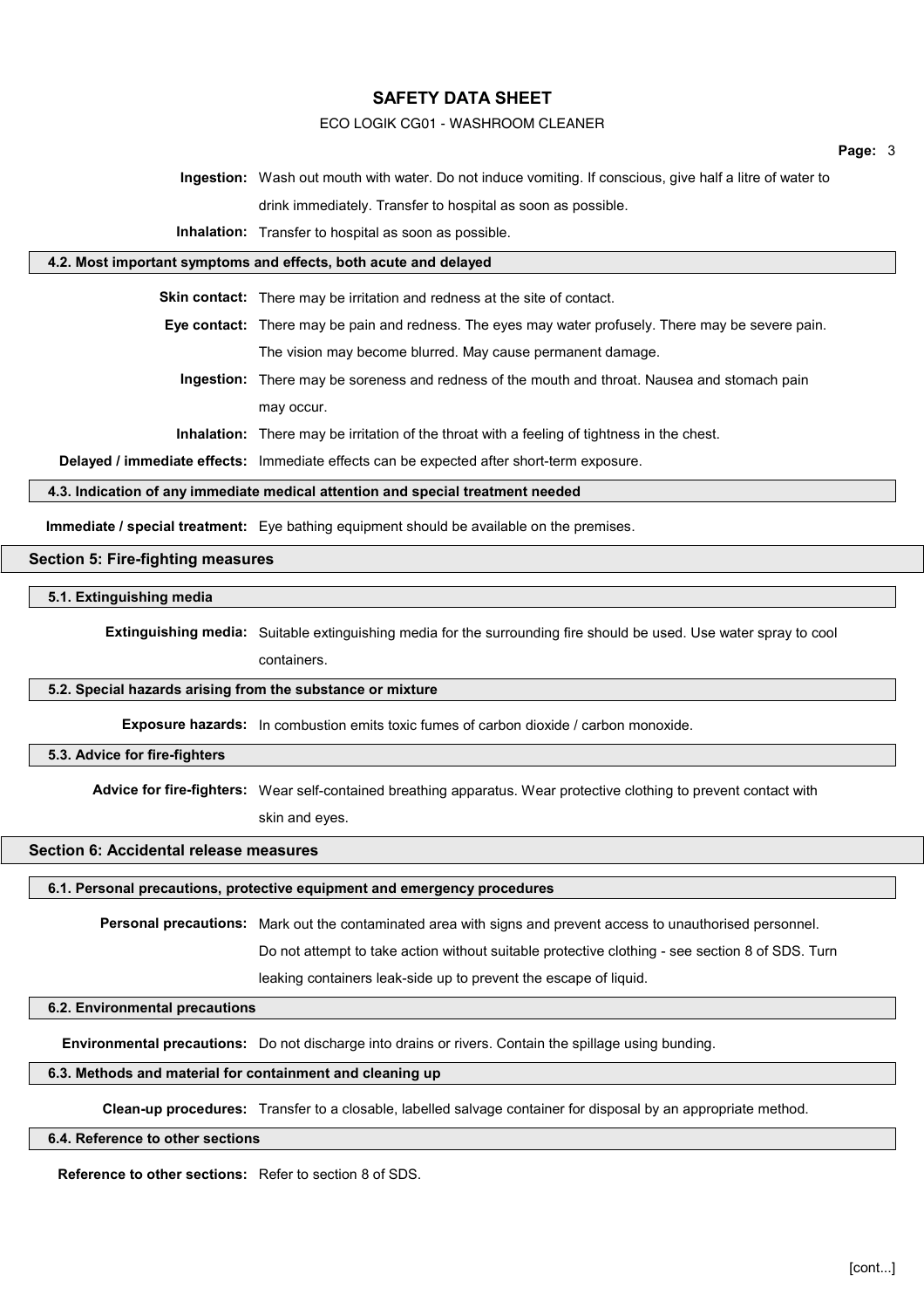### ECO LOGIK CG01 - WASHROOM CLEANER

**Page:** 4

## **Section 7: Handling and storage**

#### **7.1. Precautions for safe handling**

**Handling requirements:** Avoid the formation or spread of mists in the air.

## **7.2. Conditions for safe storage, including any incompatibilities**

**Storage conditions:** Not applicable.

**Suitable packaging:** Polyethylene.

#### **7.3. Specific end use(s)**

**Specific end use(s):** No data available.

## **Section 8: Exposure controls/personal protection**

**8.1. Control parameters**

**Workplace exposure limits:** No data available.

## **8.1. DNEL/PNEC Values**

**DNEL / PNEC** No data available.

**8.2. Exposure controls**

**Respiratory protection:** Respiratory protection not required.

**Hand protection:** Rubber gloves. Gloves (acid resistant).

**Eye protection:** Safety glasses. Ensure eye bath is to hand.

**Skin protection:** Protective clothing.

## **Section 9: Physical and chemical properties**

## **9.1. Information on basic physical and chemical properties**

**State:** Liquid **Colour:** Yellow **Odour:** Characteristic odour **Evaporation rate:** Moderate **Solubility in water:** Soluble

**Viscosity:** Viscous

**Boiling point/range°C:** 100 **Melting point/range°C:** 0

**Relative density:** 0.97 - 1.07 **pH:**  $1\% = 3 - 3.5$ 

**VOC g/l:** 4

**9.2. Other information**

**Other information:** No data available.

**Section 10: Stability and reactivity**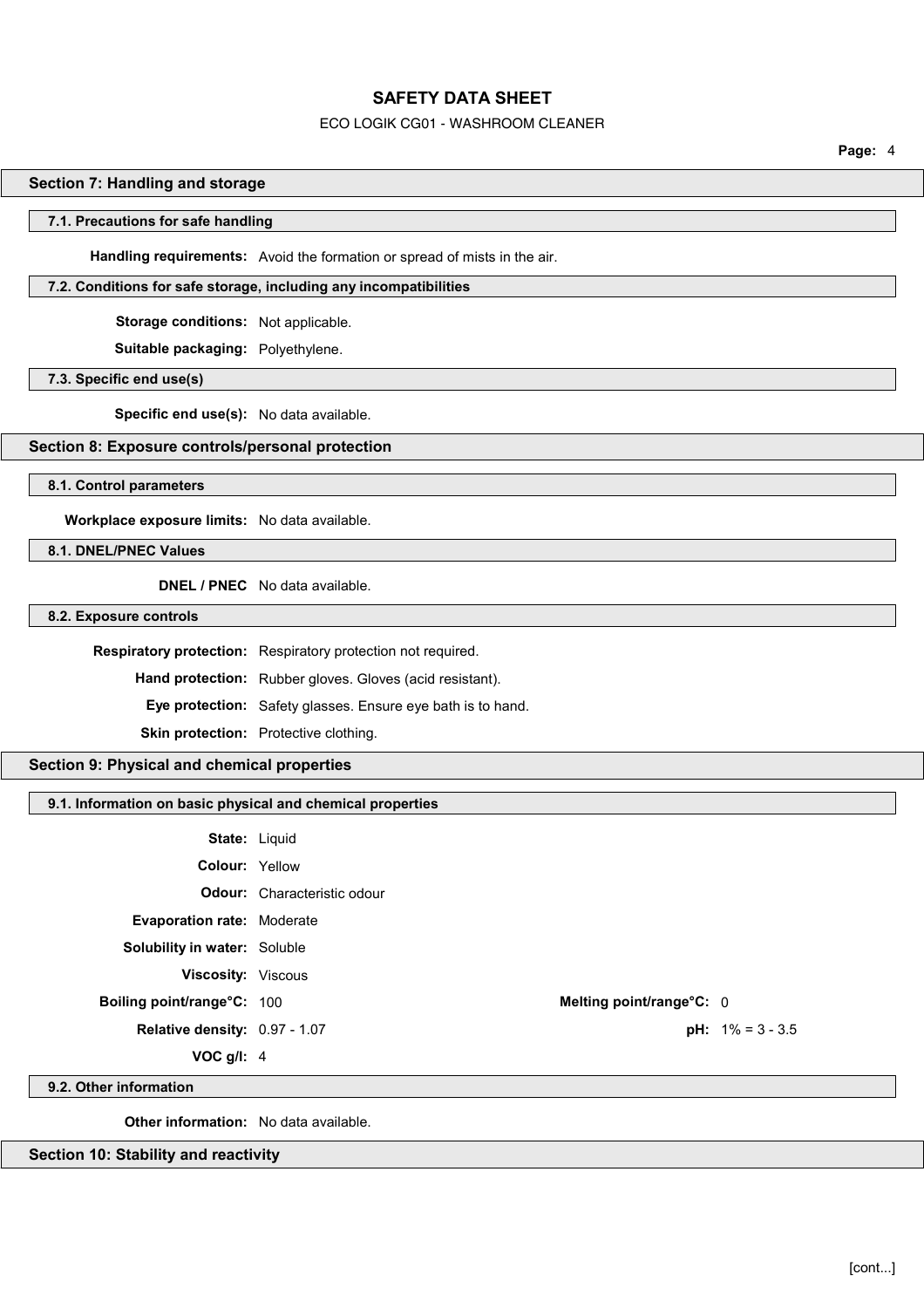#### ECO LOGIK CG01 - WASHROOM CLEANER

## **10.1. Reactivity**

**Reactivity:** Stable under recommended transport or storage conditions.

## **10.2. Chemical stability**

**Chemical stability:** Stable under normal conditions.

### **10.3. Possibility of hazardous reactions**

**Hazardous reactions:** Hazardous reactions will not occur under normal transport or storage conditions.

**10.4. Conditions to avoid**

### **10.5. Incompatible materials**

**Materials to avoid:** Strong oxidising agents.

## **10.6. Hazardous decomposition products**

**Haz. decomp. products:** In combustion emits toxic fumes of carbon dioxide.

#### **Section 11: Toxicological information**

**11.1. Information on toxicological effects**

#### **Hazardous ingredients:**

#### **C 12/15 (MEAN VALUE C<14)A.>6-9 EO (DID 28)**

| ORL | ⊃∧<br><b>NAI</b> | --<br>50ر<br>$ -$ | .<br>$\sim$ | 1/k |
|-----|------------------|-------------------|-------------|-----|
|     |                  |                   |             |     |

#### **ALCOHOLS, C12-C14, ETHOXYLATED**

| ORL<br>>5000<br>$\sim$ $\sim$ $\sim$<br>- - -<br>_<br>ma/ka<br>RA.<br>∟⊔ວ∪<br>. . |  |
|-----------------------------------------------------------------------------------|--|
|-----------------------------------------------------------------------------------|--|

## **QUATERNARY AMMONIUM COMPOUNDS, BENZYL-C8-18-ALKYLDIMETHYL, CHLORIDES**

| <b>IVN</b> | <b>MUS</b><br>$ -$ | LD50<br>___  | 16  | mg/kg |
|------------|--------------------|--------------|-----|-------|
| ORL        | <b>MUS</b>         | LD50<br>$ -$ | 150 | mg/kg |

## **SULPHAMIC ACID**

| <b>IPR</b> | <b>RAT</b> | <b>LDLO</b> | 100  | mg/kg |
|------------|------------|-------------|------|-------|
| ORL        | <b>MUS</b> | LD50        | 1312 | mg/kg |
| ORL        | <b>RAT</b> | LD50        | 3160 | mg/kg |

## **Relevant effects for mixture:**

| $TH_{\Omega}$<br>∟ा।∪∪<br>. | Route<br>.                                              | <b>Basis</b><br>. |
|-----------------------------|---------------------------------------------------------|-------------------|
| Irritot                     | <b>OPT</b>                                              | calculated        |
| .                           | $\sim$ $\sim$ $\sim$ $\sim$ $\sim$ $\sim$ $\sim$ $\sim$ | nus               |

#### **Symptoms / routes of exposure**

**Skin contact:** There may be irritation and redness at the site of contact.

**Eye contact:** There may be pain and redness. The eyes may water profusely. There may be severe pain.

## The vision may become blurred. May cause permanent damage.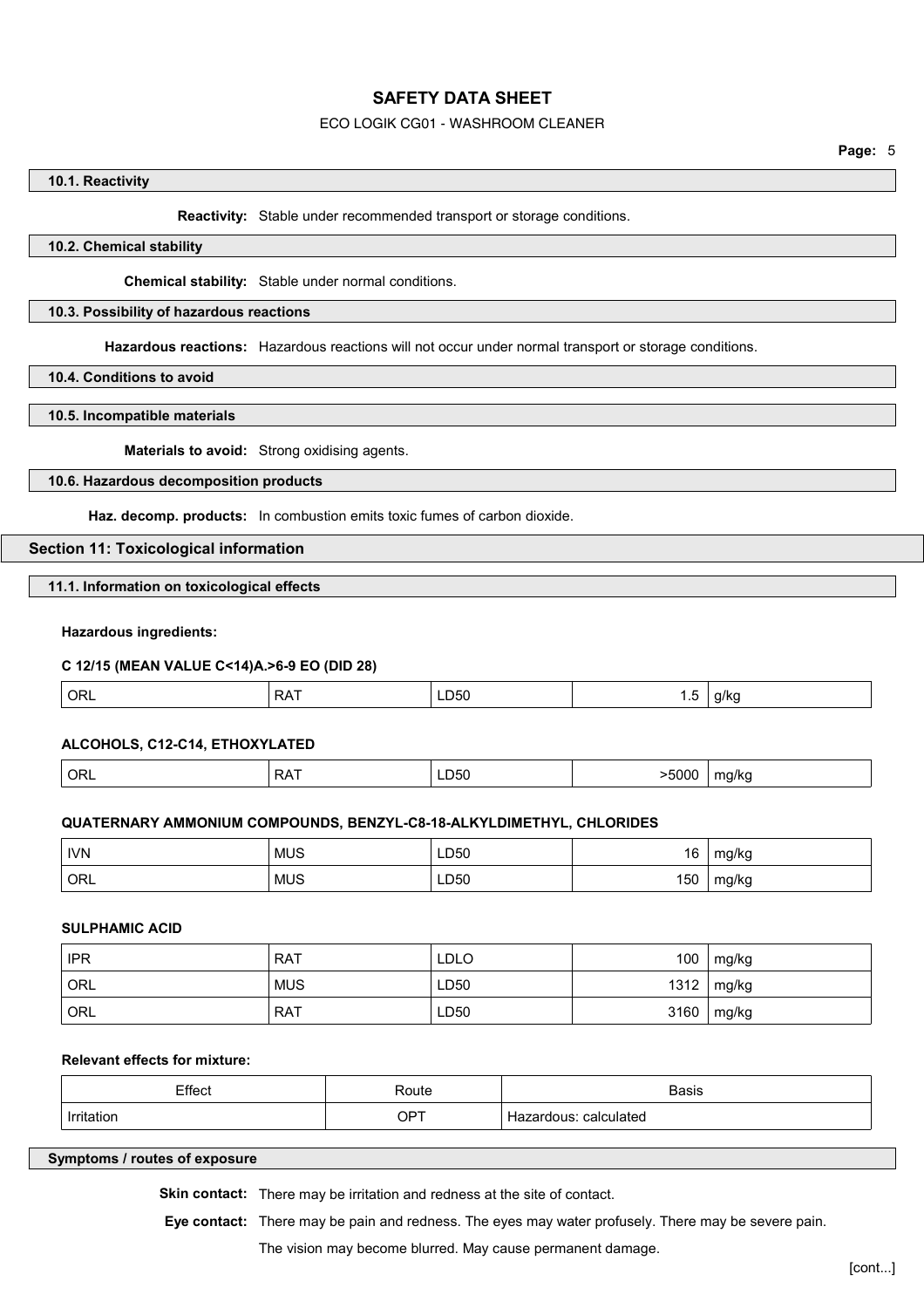## ECO LOGIK CG01 - WASHROOM CLEANER

**Page:** 6

**Ingestion:** There may be soreness and redness of the mouth and throat. Nausea and stomach pain may occur.

**Inhalation:** There may be irritation of the throat with a feeling of tightness in the chest.

**Delayed / immediate effects:** Immediate effects can be expected after short-term exposure.

### **Section 12: Ecological information**

**12.1. Toxicity**

### **Hazardous ingredients:**

### **C 12/15 (MEAN VALUE C<14)A.>6-9 EO (DID 28)**

| 96H<br>$m\alpha$<br>ാവ<br>$\sim$ $\sim$ $\sim$ $\sim$ $\sim$<br>. .<br>$\sim$ |
|-------------------------------------------------------------------------------|
|-------------------------------------------------------------------------------|

### **ALCOHOLS, C12-C14, ETHOXYLATED**

| 48H EC50 | $>1 - 10$ mg/l |  |
|----------|----------------|--|
| 48H EC50 | $>100$   mg/l  |  |
| 96H LC50 | >1-<=10   mg/l |  |
| 96H LC50 | >1-<=10   mg/l |  |

### **12.2. Persistence and degradability**

**Persistence and degradability:** Biodegradable. The surfactants contained in this preperation comply with the biodegradability

criteria as laid down in regulation (EC) No.648/2004 on detergents.

#### **12.3. Bioaccumulative potential**

**Bioaccumulative potential:** No bioaccumulation potential.

**12.4. Mobility in soil**

**Mobility:** Soluble in water.

## **12.5. Results of PBT and vPvB assessment**

**PBT identification:** This product is not identified as a PBT substance.

**12.6. Other adverse effects**

**Other adverse effects:** Negligible ecotoxicity.

## **Section 13: Disposal considerations**

**13.1. Waste treatment methods**

**Disposal of packaging:** Dispose of as normal industrial waste.

**NB:** The user's attention is drawn to the possible existence of regional or national regulations

regarding disposal.

## **Section 14: Transport information**

**Transport class:** This product does not require a classification for transport.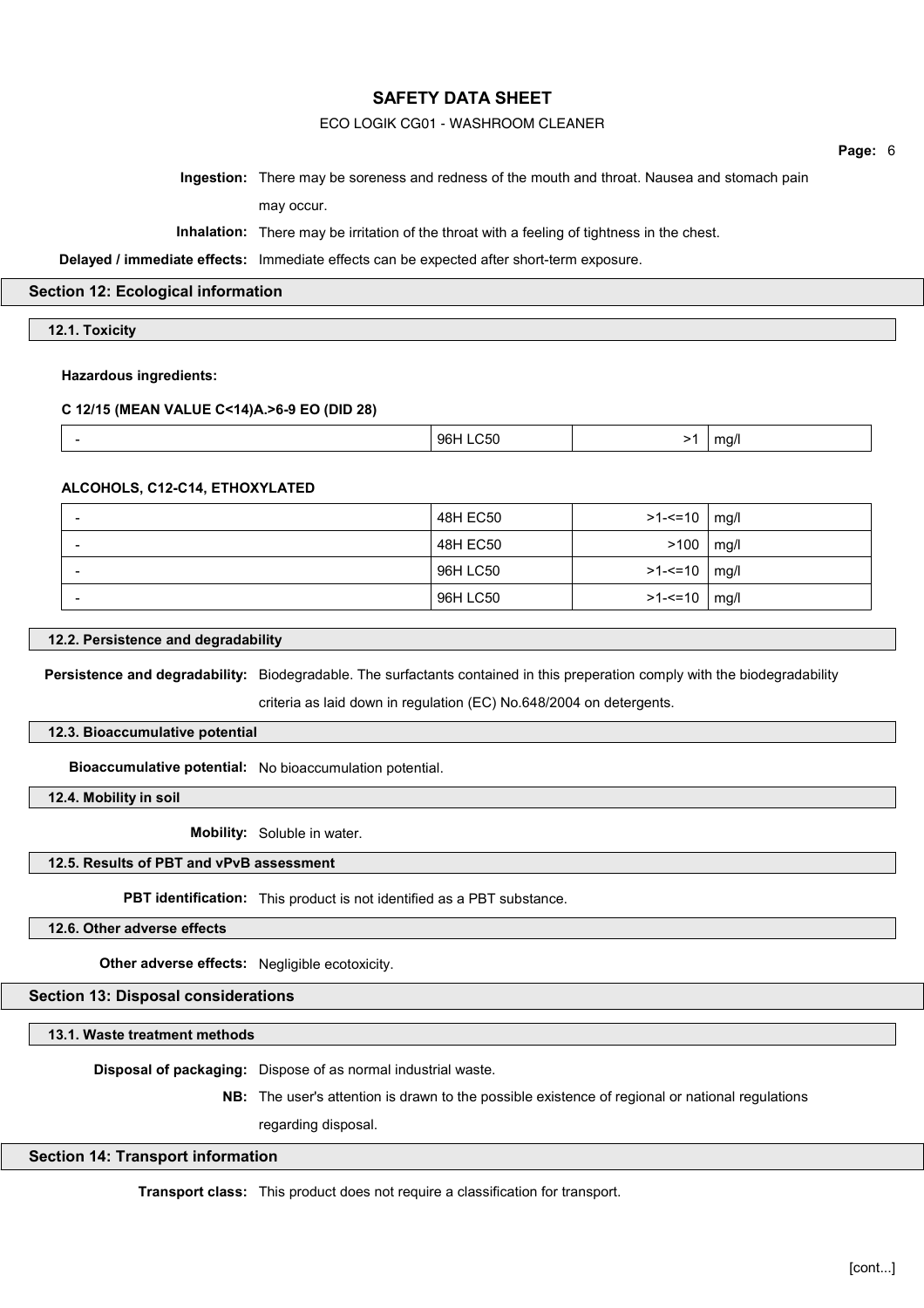### ECO LOGIK CG01 - WASHROOM CLEANER

**Page:** 7

## **Section 15: Regulatory information**

## **15.1. Safety, health and environmental regulations/legislation specific for the substance or mixture**

## **15.2. Chemical Safety Assessment**

**Chemical safety assessment:** A chemical safety assessment has not been carried out for the substance or the mixture by the supplier.

# **Section 16: Other information**

| <b>Other information</b> |                                                                                                        |  |
|--------------------------|--------------------------------------------------------------------------------------------------------|--|
|                          | Other information: This safety data sheet is prepared in accordance with Commission Regulation (EC) No |  |
|                          | 1272/2008.                                                                                             |  |
|                          | This safety data sheet is prepared in accordance with Commission Regulation (EU) No                    |  |
|                          | 453/2010.                                                                                              |  |
|                          | * indicates text in the SDS which has changed since the last revision.                                 |  |
|                          | Phrases used in s.2 and 3: H226: Flammable liquid and vapour.                                          |  |
|                          | H302: Harmful if swallowed.                                                                            |  |
|                          | H304: May be fatal if swallowed and enters airways.                                                    |  |
|                          | H312: Harmful in contact with skin.                                                                    |  |
|                          | H314: Causes severe skin burns and eye damage.                                                         |  |
|                          | H315: Causes skin irritation.                                                                          |  |
|                          | H317: May cause an allergic skin reaction.                                                             |  |
|                          | H318: Causes serious eye damage.                                                                       |  |
|                          | H319: Causes serious eye irritation.                                                                   |  |
|                          | H400: Very toxic to aquatic life.                                                                      |  |
|                          | H410: Very toxic to aquatic life with long lasting effects.                                            |  |
|                          | H412: Harmful to aquatic life with long lasting effects.                                               |  |
|                          | R <sub>10</sub> : Flammable.                                                                           |  |
|                          | R21/22: Harmful in contact with skin and if swallowed.                                                 |  |
|                          | R22: Harmful if swallowed.                                                                             |  |
|                          | R34: Causes burns.                                                                                     |  |
|                          | R36/38: Irritating to eyes and skin.                                                                   |  |
|                          | R38: Irritating to skin.                                                                               |  |
|                          | R41: Risk of serious damage to eyes.                                                                   |  |
|                          | R43: May cause sensitisation by skin contact.                                                          |  |
|                          | R50/53: Very toxic to aquatic organisms, may cause long-term adverse effects in the aquatic            |  |
|                          | environment.                                                                                           |  |
|                          | R50: Very toxic to aquatic organisms.                                                                  |  |
|                          | R52/53: Harmful to aquatic organisms, may cause long-term adverse effects in the aquatic               |  |
|                          | environment.                                                                                           |  |
|                          | R65: Harmful: may cause lung damage if swallowed.                                                      |  |
|                          |                                                                                                        |  |